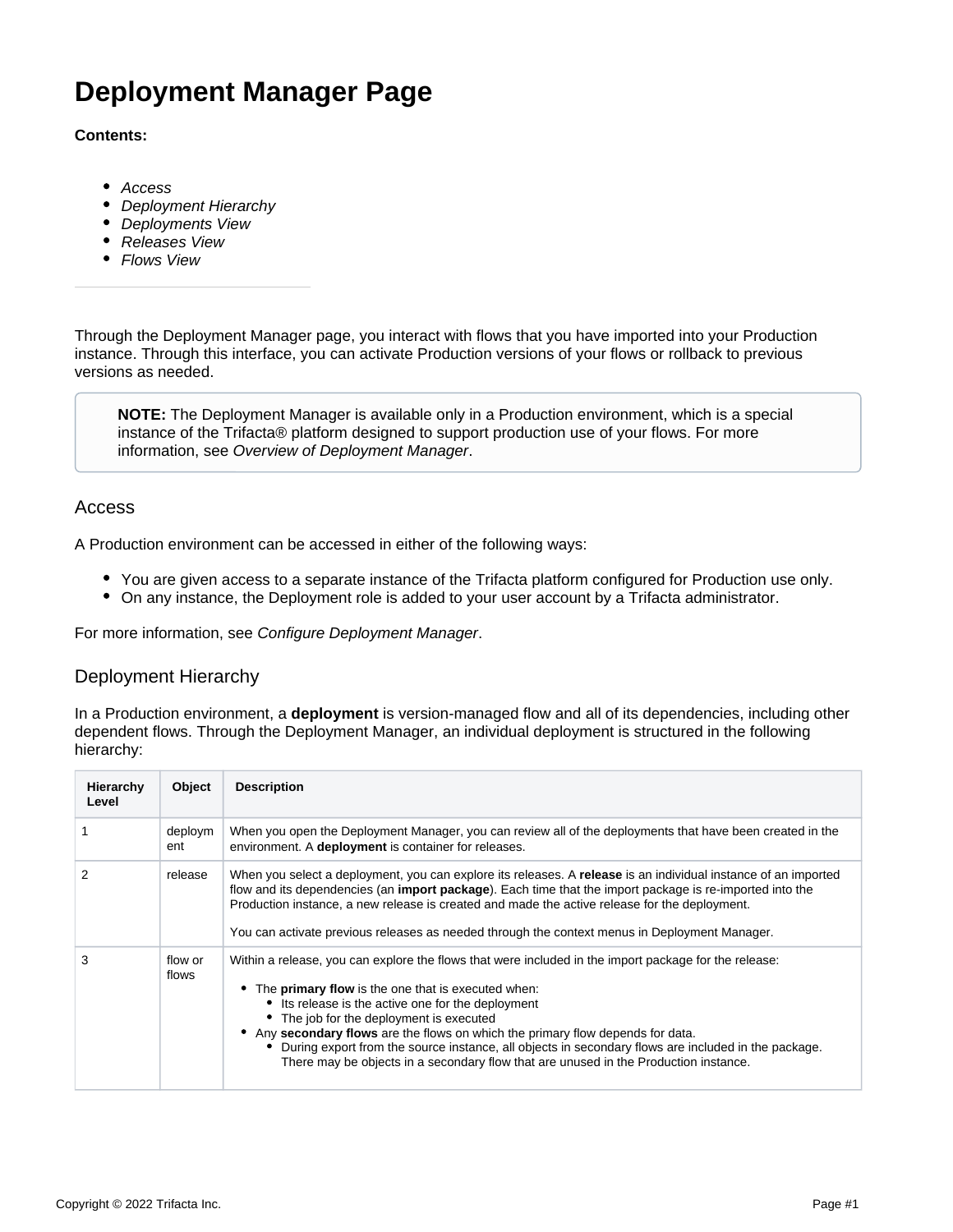## <span id="page-1-0"></span>Deployments View

When you open the Deployment Manager, you can explore all of the deployments in the Production instance.

| $\Gamma \equiv$ Deployments<br><b>Create</b> |            |                 |                     |  |  |
|----------------------------------------------|------------|-----------------|---------------------|--|--|
| Name                                         | Releases   | Last Updated By | Last Updated At ▼   |  |  |
| <b>Deployment 02</b><br>Œ                    | 0 Releases | SteveO          | 2019-03-15 10:36:57 |  |  |
| $\Box$ Deployment 01                         | 2 Releases | <b>SteveO</b>   | 2019-03-15 10:27:54 |  |  |

#### **Figure: Deployment Manager**

To create a new deployment, click **Create**.

- 1. Enter a name for the deployment, and click **Create**.
- 2. To create a new release, click the created deployment. See Releases View below.

#### **Actions:**

- **Search:** Enter values in the search textbox to search deployment names. Matching occurs in real-time.
- **Edit name:** You can change the name of your deployment as needed.
- **Delete:** Select this option to remove the deployment, all of its releases, and all of the flows within each release.

**You cannot undo deleting a deployment. Any results generated from jobs run for the deployment are not removed from the output location and are still accessible through the Jobs page of the Production instance.**

## <span id="page-1-1"></span>Releases View

Through Releases view, you can import new packages to create new releases and activate them, roll back to previous releases, and remove releases that are no longer in use.

| Deployments<br>Deployment 01<br><b>Import Package</b> |            |                            |                     |                     | Q Search Package ID |
|-------------------------------------------------------|------------|----------------------------|---------------------|---------------------|---------------------|
| Release                                               | Package ID | <b>Notes</b>               | <b>Created At</b>   | <b>Updated At</b>   |                     |
| $\Box$ 3                                              | Ofec54a0   | USDA Farmers Market        | 2019-03-15 10:27:54 | 2019-03-15 10:27:54 | Active              |
| GB 1                                                  | Ofec54a0   | <b>USDA Farmers Market</b> | 2019-03-15 10:21:20 | 2019-03-15 10:27:28 |                     |

#### **Figure: Releases View**

To create a new release, click **Import Package**.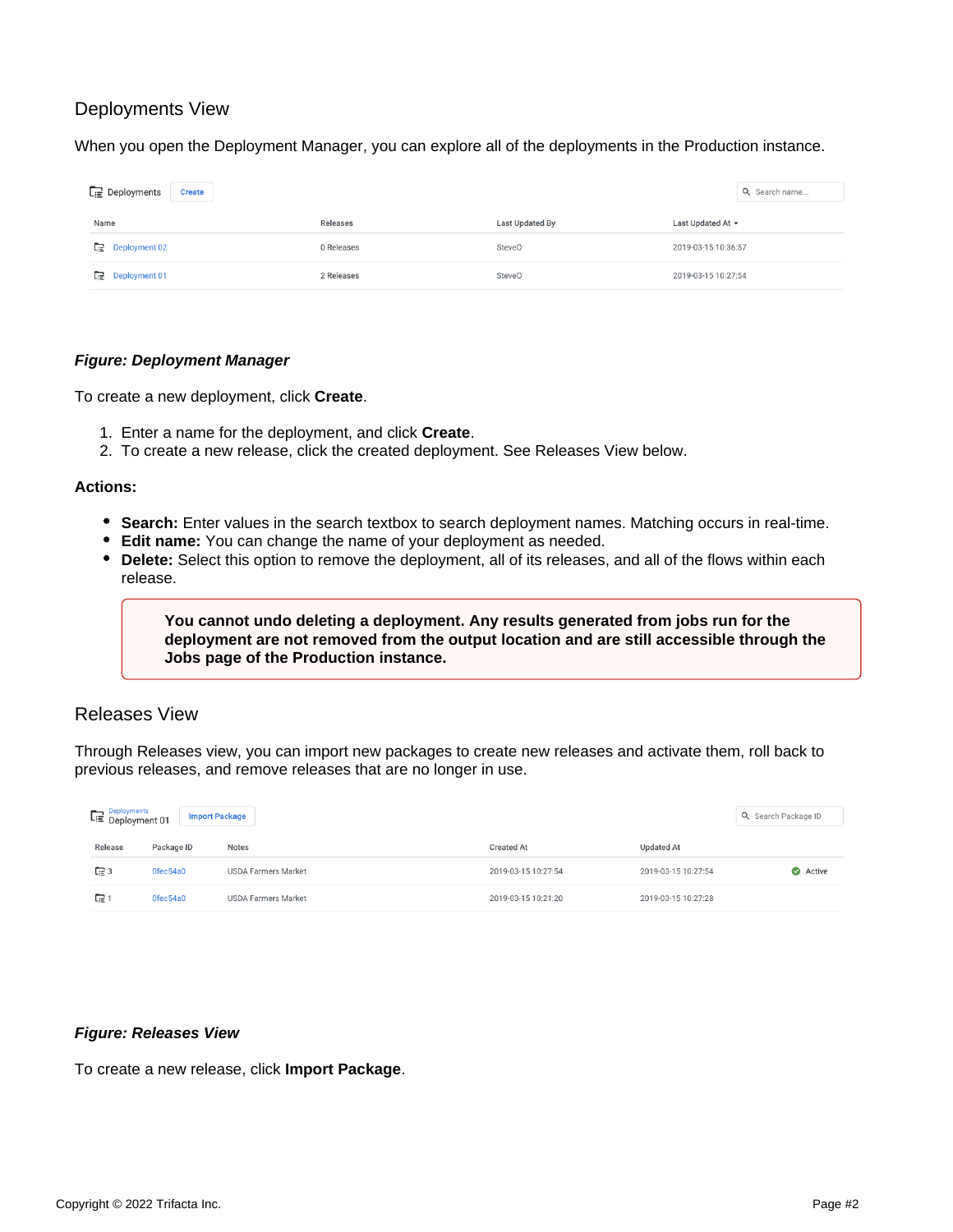**NOTE:** Before you import a package, you must apply any import mapping rules to the deployment. These rules map values and objects in the package to corresponding values in the new instance. For more information, see [Define Import Mapping Rules](https://docs.trifacta.com/display/r087/Define+Import+Mapping+Rules).

- 1. Navigate your local environment to select the ZIP file containing the flow and its dependencies from the source instance.
- 2. Click **Import**.
- 3. The release is added to Releases view.

For more information on importing, see [Import Flow](https://docs.trifacta.com/display/r087/Import+Flow).

#### **Actions:**

| <b>Action</b> | <b>Description</b>                                                                                                                                                   |  |  |  |
|---------------|----------------------------------------------------------------------------------------------------------------------------------------------------------------------|--|--|--|
| Search        | Enter values in the search textbox to search package identifiers. Matching occurs in real-time.                                                                      |  |  |  |
| Activate      | Make the selected release the active one for the deployment. When jobs are executed at the deployment level, the primary flow<br>for the active release is executed. |  |  |  |
| Export        | Export the release for use in another instance of the platform. See Export Flow.                                                                                     |  |  |  |
| Delete        | Delete the release from the Production instance.                                                                                                                     |  |  |  |
|               | <b>NOTE:</b> If the release was imported from a Dev instance on the same platform, the Dev instance of the release is not<br>removed.                                |  |  |  |
|               | NOTE: Deletion of a release does not remove any results generated from it. Those results are still accessible through<br>the Jobs page.                              |  |  |  |

## <span id="page-2-0"></span>Flows View

When you open a release, you can review the flows contained in it. You can explore the flow or flows that were included in the import package for the selected release.

| Deployments > Deployment 01<br>E: Ofec54a0 (Release 3) |                 |                   |  |  |
|--------------------------------------------------------|-----------------|-------------------|--|--|
| Name                                                   | <b>Datasets</b> | Updated At $\sim$ |  |  |
| <b>37° USDA Farmers Market 2014 Flow</b>               |                 | Today at 10:27 AM |  |  |

## **Figure: Flows View**

### **Actions:**

- **Search:** Enter values in the search textbox to search flow names. Matching occurs in real-time.
- Click a flow name to explore the flow in Flow View.